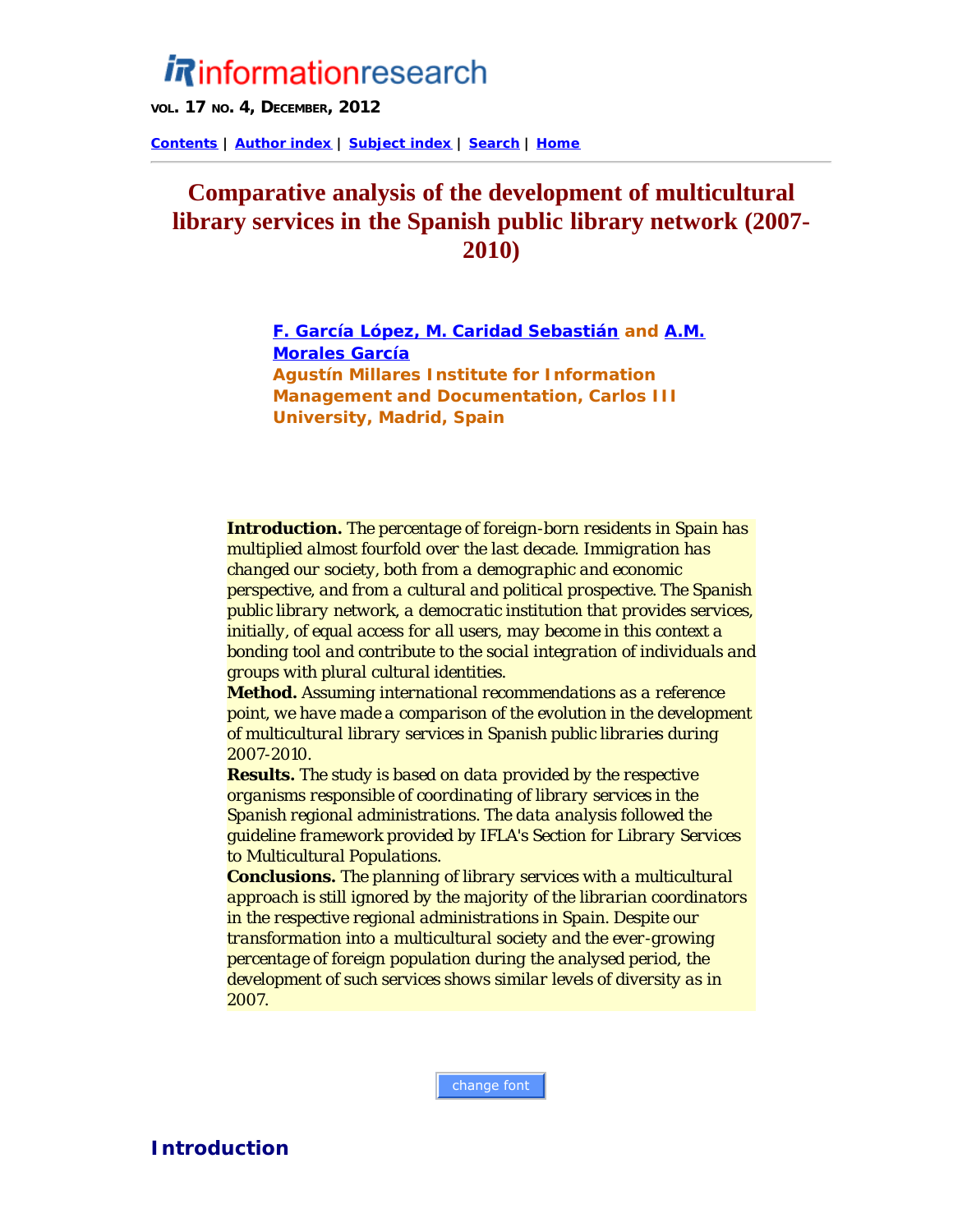Spain has evolved into a pluralistic societal space, shared by citizens of different nationalities who talk different languages and display a large variety of cultural characteristics. By taking into account descriptive data of the evolution of the foreign population in Spain, one can see that the percentage of citizens of foreign origin residing in Spain has increased from 3.8% in 2002 to 12.2% in 2010, placing it among the highest ratios in the European Union. By restricting the analysis to the years 2007 and 2010, aliens in the autonomous communities of Spain has increased in a way similar to the aforementioned development on the national level (Figure 1).



**Figure 1: Percentage of foreign populations in the autonomous communities of SpaIn comparison of the years 2007 and 2010**

According to the National Statistics Institute of Spain, the number of registered foreigners in Spain currently amounted to 5,708,940 on January 1st, 2010. This number represents 12.2 % of the total Population of Spain. The autonomous communities with the largest numbers of registered foreign citizens are, in descending numerical order: Catalonia (1,193,283), Madrid (1,071,292), the Valencian community (884,622) and Andalusia (668,093). Regarding the percentage of citizens of foreign origin in proportion to the respective overall population, the Balearic (21.9%), the Valencian community (17.3%) and the community of Madrid (16.6%) feature the leading figures. In contrast, those communities with the lowest percentages of alien population are, in ascending order: Extremadura (3.5%), Galicia (3.9%) and Asturias.

Within the above described context, the Spanish public library network, a democratic institution for providing services based on the principle of equal access for all users, may become a bonding tool and contribute to the social integration of individuals and groups with different plural cultural identities. From this perspective, it should be emphasized that since the 1980s, the Library Services to Multicultural Populations Section of the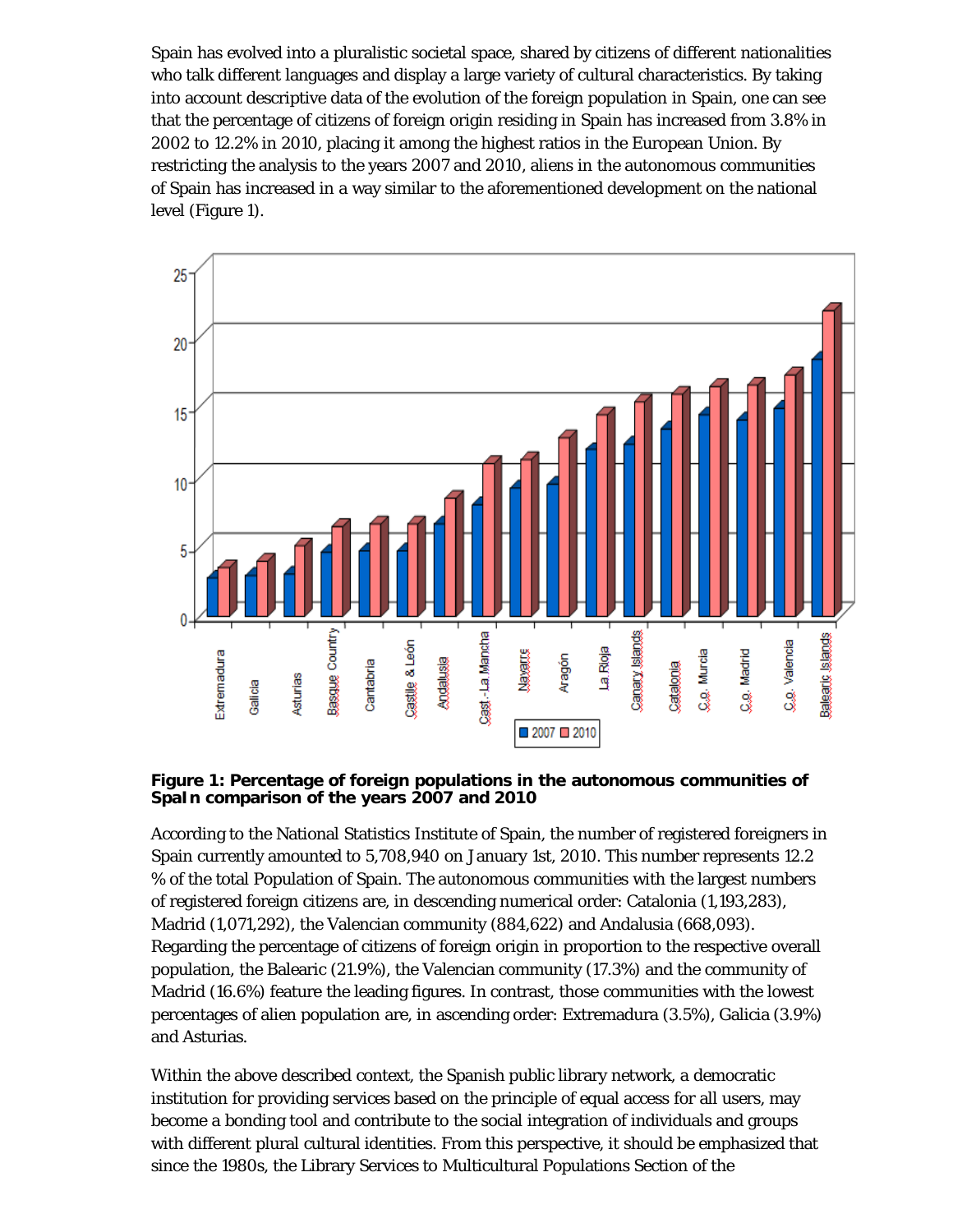International Federation of Library Associations and Institutions (IFLA) has been continuously compiling specific guidelines for the development of services to ethnic, linguistic and cultural minorities. In this Section, these services are included under the term *multicultural library services*, including '*both the provision of multicultural information to all users of the library, as well as the provision of library services specifically targeting traditionally neglected ethnocultural groups*' ([IFLA 2005\)](#page-11-0).

In 1998, IFLA published the second revised edition of *Multicultural communities: guidelines for library aervice*. The general principle described in this publication is that all ethnic, linguistic and cultural groups, whether they are minority or majority groups, should enjoy a library service at the same level and with equal criteria. Therefore, the libraries must provide to ethnolinguistic and cultural minorities collections and services similar to those that are offered to the rest of the respective population. These guidelines provide an egalitarian basis for the planning of library services and the acquisition of materials appropriate for all community groups, proposing, *inter alia*, the following recommendations:

- The responsibility for financing and provision of multicultural library services should be stablished with library authorities and governments. It is further stated that an effective overall service requires some services to be offered centrally.
- The multicultural services should be considered as an integral and ubiquitous part of the entire range of the libraries services, instead of considering them as separate or additional services to the usual services.
- The library staff should be visible in the ethnic community, language and culture it serves.
- The libraries should acquire materials that reflect the ethnic, linguistic and cultural diversity of the societies they serve and promote harmony and equality among races.
- Libraries, in cooperation with other institutions, should provide, promote or sponsor different activities to help immigrants adjust to their new country of residence, by facilitating the learning of national languages as well as other languages, offering classes on topics such as citizenship, employment, social services, etc., andpromote the dissemination of the minority groups' knowledge and cultures.
- Libraries should participate in community life, helping to organize festivals and other cultural events organized by, and for minority groups.
- Libraries should provide information, referral and retrieval services in the most common languages, especially for those citizens with greater and more immediate needs, such as newly arrived immigrants.
- The whole set of signs sited in the libraries should use international symbols. Forms, regulations, user guides, etc. should be available in the users' language. Likewise, it is advisable to provide the libraries' promotional materials in the languages of minority group members.
- Libraries should encourage and support the implementation of literacy programmes and the organization of social and cultural activities, such as story-telling, concerts, theatre plays and exhibitions for all ethnic, linguistic and cultural groups of the community they serve.

## **Objectives and method**

The fundamental objective of this study is to evaluate the development of multicultural library services in Spanish public libraries during the period 2007 to 2010, in comparison with the proposal of the aforementioned guidelines and recommendations of IFLA. As its starting point, the study takes into account our previous research, which describes the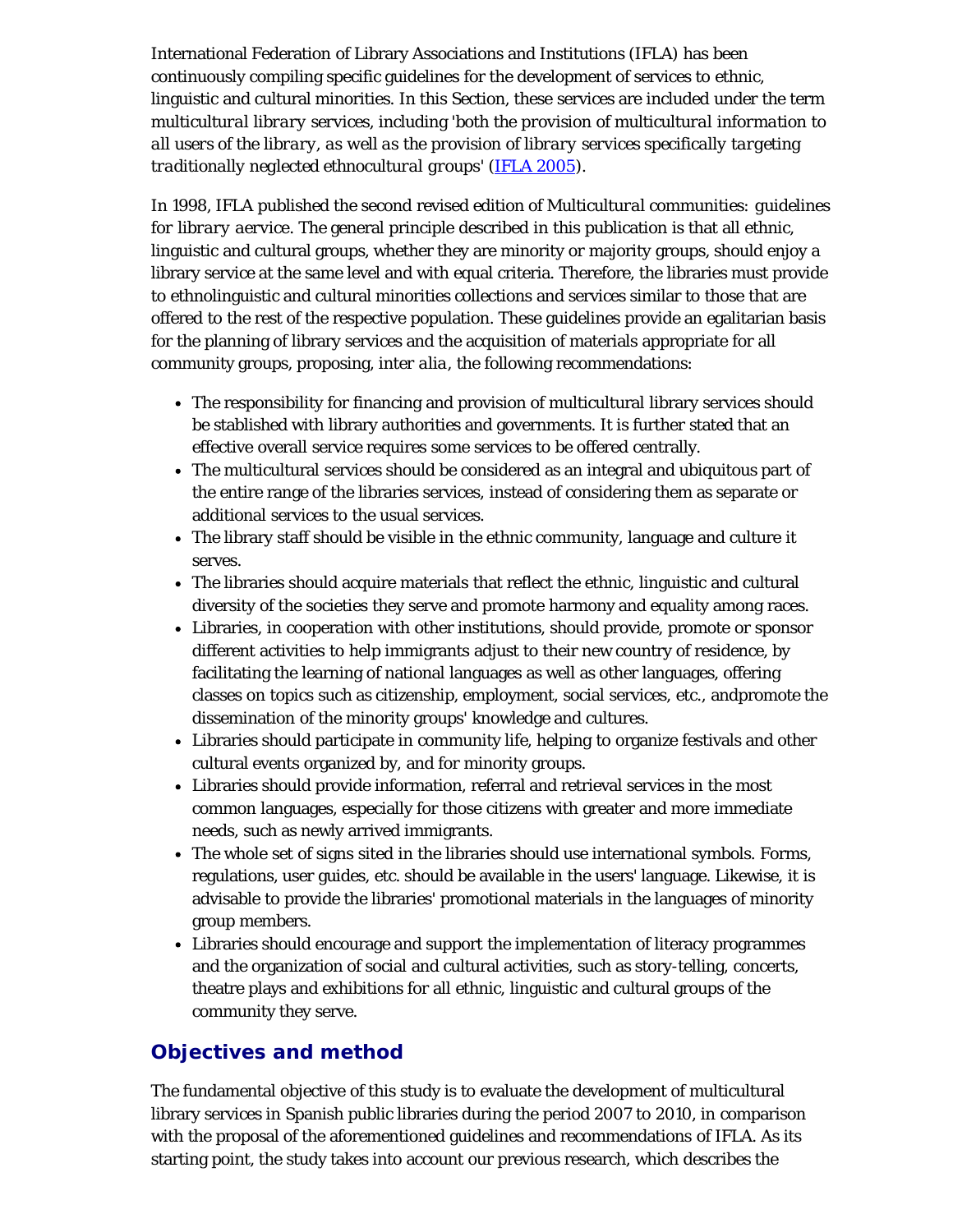planning of these multicultural services in Spanish libraries until 2007 [\(García Moreno](#page-11-0) [2003](#page-11-0)), ([García López 2004\)](#page-11-0), [\(García López 2009\)](#page-11-0). The study is mainly based on information and data provided by the coordination units of the Spanish library services, i.e., the centralized bodies and/or coordination bodies of the respective networks for public libraries and public library systems of the different autonomous communities (library services or departments, library coordination services or units, regional or centralized libraries, etc.).

To the collection of data relevant into the study of the year 2010, the researchers have applied the same elaborate questionnaire model used in the previous study [\(García López](#page-11-0) [2009](#page-11-0)). To improve the study's topicality, during the questionnaire design we considered the latest guidelines for the development of multicultural library services provided by IFLA. Based on these guidelines, the questionnaire was divided into three sections:

- Planning multicultural services
- Development of multicultural resource collections
- Planning intercultural services and activities

The questionnaire was e-mailed to respective Library Coordination Units of each Autonomous Community. Before this mailiong, we first made contact by telephone conversations, in the course of which the purpose of the study was explained to the participants. We obtained data from fifteen autonomous communities, representing 88% of all communities: Andalusia, Aragon, Asturias, Cantabria, Castile—La Mancha, Castile and León, Catalonia, the Valencia, Extremadura, Galicia, La Rioja, Madrid, the Region of Murcia, Navarre, and the Basque Country.

## **Main outcomes of the study**

The planning for multicultural library services in the different autonomous communities is still very diverse. In the following section, we present the main results of the study, which examines the same issues that were evaluated in the 2007 study (*García López 2009*).

### **Planning multicultural services**

In 2010, the planning of library services remains unaddressed in many of the autonomous communities. To date, only nine communities (60%) have carried out some form of initiative for the development of these services in their respective library networks. This is the case of Andalusia, Aragon, Castile-La Mancha, Castile and León, Catalonia, the Valencian Community, the Community of Madrid, the Region of Murcia, and the Basque Country. Considering the data collected in 2007, although there still remains a significant percentage of communities (40%) who have not taken any initiative in this regard, it should be stressed that Aragon and the Basque Country, two communities that were still inactive in 2007, have now planned and executed multicultural service projects over these past three years. At present, most communities have chosen to develop specific programmes for the planning of multicultural library services, but, as was stated in the 2007 study, in no case the implementation of multicultural services has been provided by strategic plans of broader reach (Figure 2).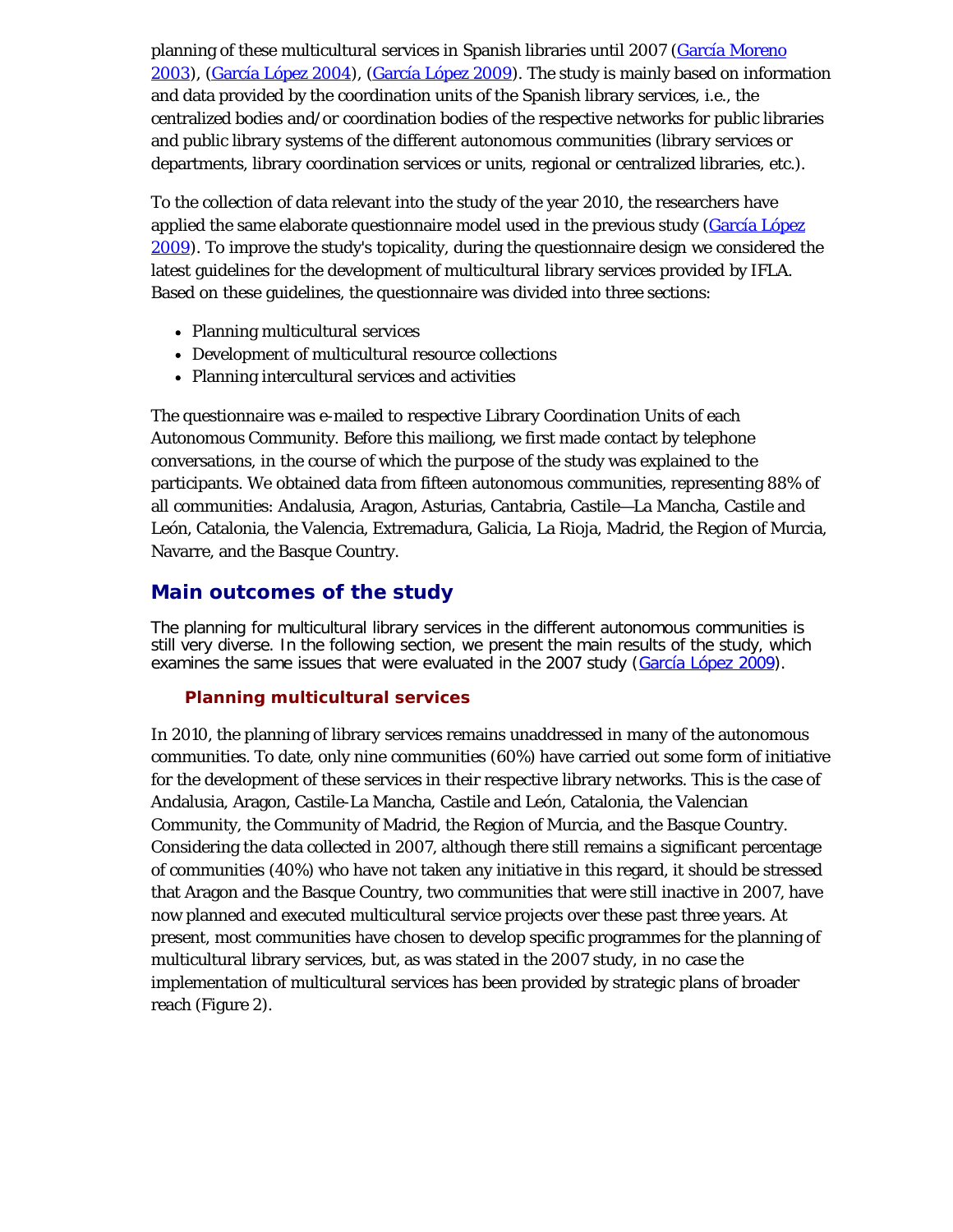

**Figure 2: Planning of the execution of multicultural service projects**

According to the IFLA Guidelines, the planning of multicultural library services should be based on sound knowledge of the information needs of the community the library serves. However, only four communities (26.7%) (Andalusia, Catalonia, the Community of Madrid and the Community of Murcia) have conducted several preliminary studies in order to identify the typology and information needs of the different ethnic, linguistic and cultural groups that compose the population of their respective region, which is virtually the same percentage as in 2007. Related to the funding of multicultural library services, only eight communities (53.3%) (Andalusia, Aragon, Castile—La Mancha, Castile and León, Catalonia, the Community of Madrid, the Community of Murcia, and the Basque Country) have planned to provide a budget for the development of these services in their respective public libraries. This number amounts to two more communities than in 2007, which corresponds precisely to the two newly active communities (Aragon and the Basque Country) that have started planning services between 2007 and 2010.

Regarding the recruitment of employees from diverse backgrounds for library services, which would faithfully reflect all ethnic, linguistic and cultural groups represented in the communities that the libraries serve, only three of the analysed communities (20%) (Catalonia, the Community of Madrid and the Community of Murcia) have employed personnel of foreign origin. It should be noted that in 2007, this initiative was provided for, in two additional communities, Andalusia and the Community of Valencia. Furthermore, eight of the fifteen analysed communities (53.3%), two more than in 2007, have scheduled courses, workshops etc. related to multicultural library services for the staff working in public libraries of the network. This is the case of Andalusia, Cantabria, Castile—La Mancha, Castile and León, the Community of Valencia, the Community of Madrid, the Community of Murcia, and the Basque Country.

## **Development of multicultural resource collections**

Related to the measures provided for the gathering of multicultural knowledge resource collections, we find that eight communities (53.3%) have developed corresponding initiatives, two more than in 2007. The communities recently active in this field are the same two (Aragon and the Basque Country), that have shown a certain activity regarding other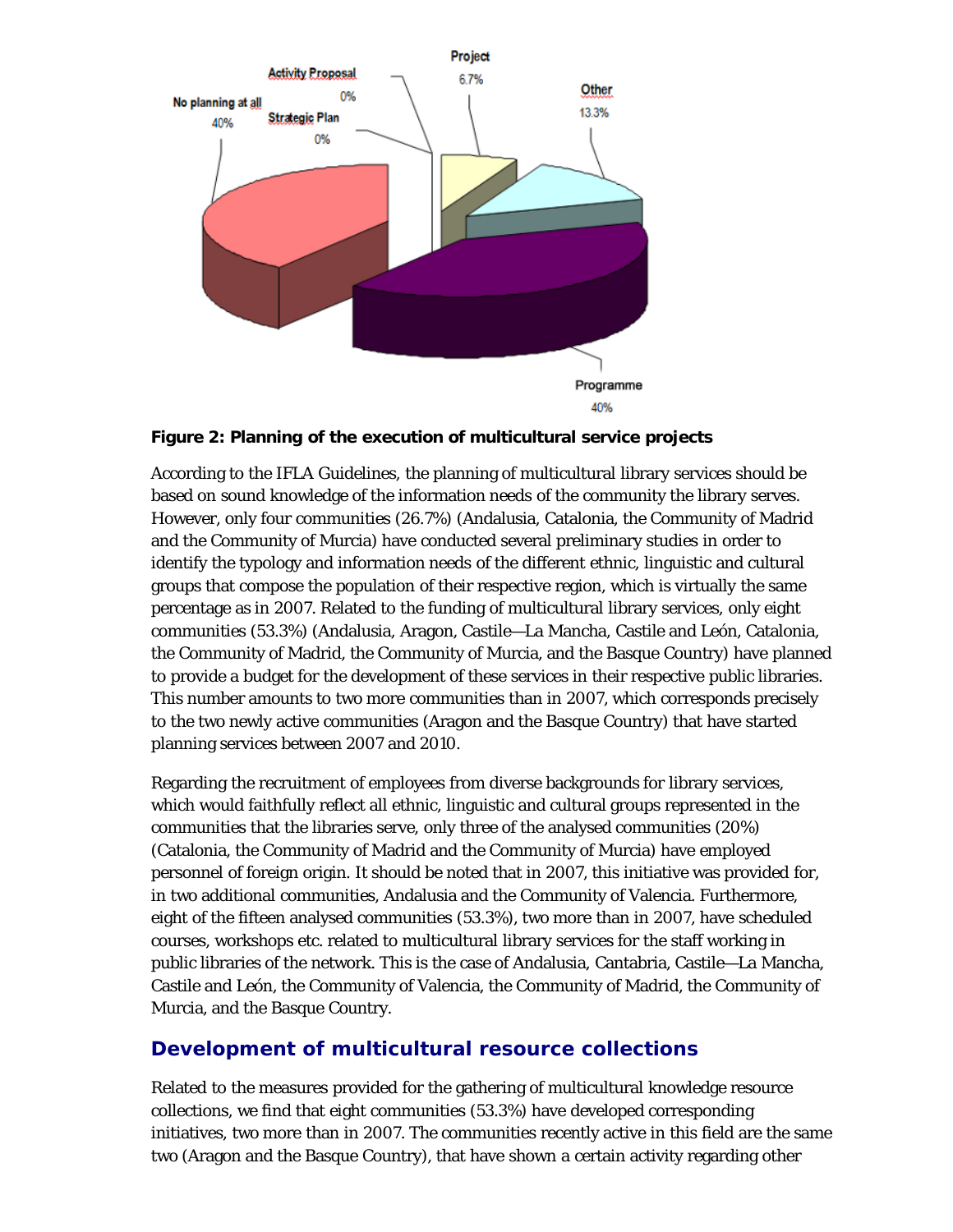scheduled multicultural services over these past three years. As shown in Figure 3, the type of measures provided varies from region to region. Among the most seconded measures we can find the provision of the public libraries in the network with requested information, the advice on the development of multicultural collections and the operation of centralised multicultural collections.



#### **Figure 3: Development of multicultural resource collections**

#### **Planning of Intercultural Services and Activities**

The analysis of the data collected in 2010 shows the following results regarding with the programming of intercultural services and activities in Spanish public libraries:

- Seven communities (46.7%) (Andalusia, Castile—La Mancha, Castile and León, Catalonia, the Community of Madrid, the Community of Murcia, and the Basque Country), five more than in 2007, have implemented (or are in process of implementating) several planning campaigns to promote the public library network and its services among immigrant groups.
- In seven communities (46.7%) (Andalusia, Castile and León, Catalonia, the Community of Valencia, the Community of Madrid, the Community of Murcia and the Basque Country), the information about services and activities of public libraries is available in different languages. We should emphasize that this has been one of the most developed actions over the past three years, since in 2007 only two communities had been campaigning in this way.
- Only four communities (26, 7%) (Andalusia, the Community of Valencia, the Community of Madrid, and the Community of Murcia), still two more than in 2007, have planned a system for indicating specific multicultural library services.
- The loan of multicultural materials is a service currently offered by the public libraries in six communities (40%) (Andalusia, Catalonia, the Community of Valencia, the Community of Madrid, the Community of Murcia, and the Basque Country), which amounts to two more than in 2007. This kind of service is intended to be offered as a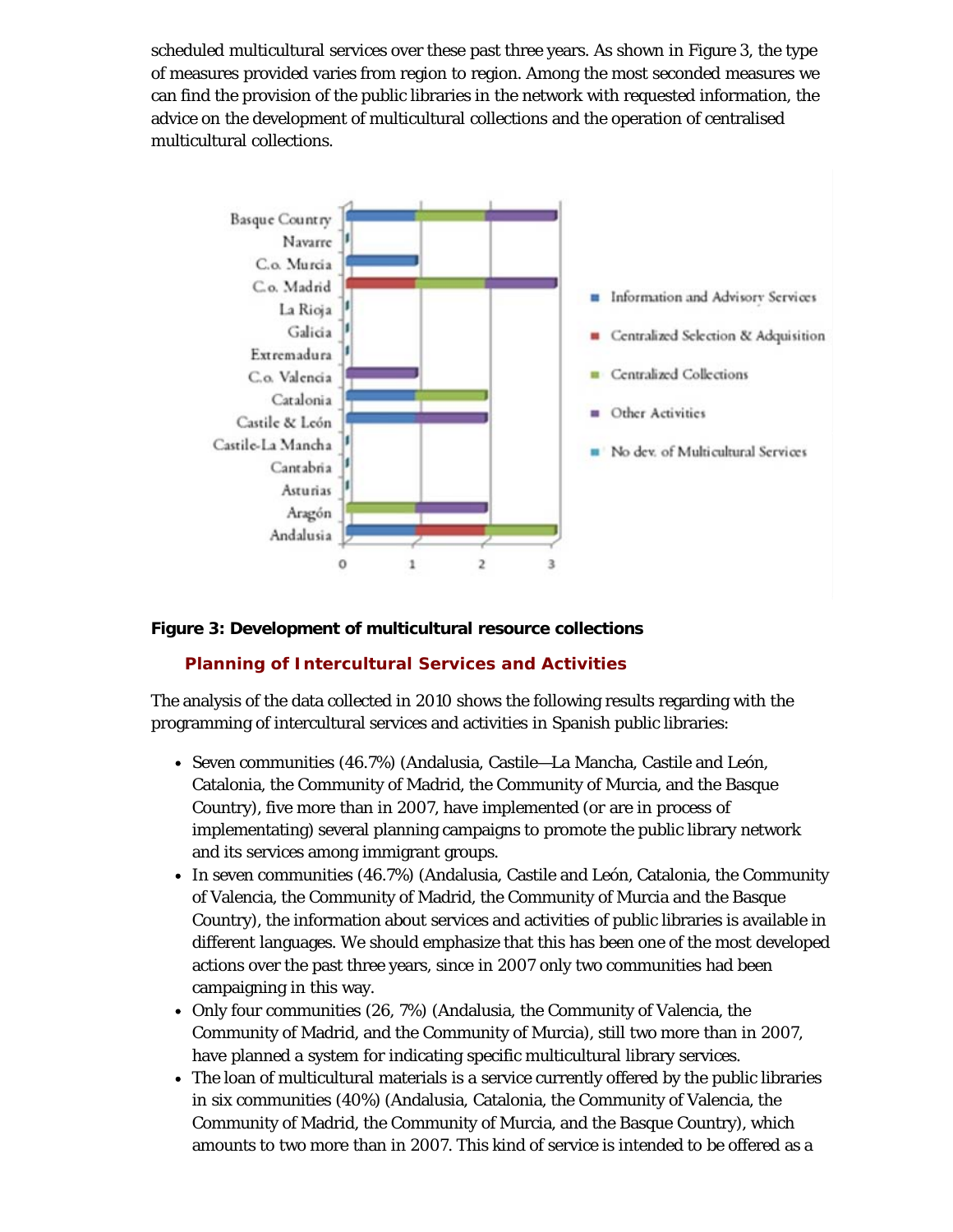

future service in three more (20%) (Cantabria, Castile—La Mancha and Castile and Leon) (figure 4).

#### **Figure 4: Interlibrary loan**

Information about the host community is currently not a service widely offered by the public libraries of the Autonomous Communities. Only four of them (26.7%) (Andalusia, the Community of Valencia, the Community of Madrid and the Community of Murcia), have shown to deliver this kind of service, while only two more of the Autonomous Communities plan to provide it in the future (13.3%) (Castile and León and Catalonia) (figure 5). Meanwhile, the presence of Websites with electronic resources with particular interest to immigrant groups in their respective native languages, have only been developed in four Autonomous Communities (Andalusia, the Community of Madrid, the Community of Murcia, and the Basque Country), representing a low percentage of the total (26.7%). However, three communities (20%) intend to develop this kind of service in the future. Comparing with the previous survey data from 2007, the strongest evolution among all aspects is represented by two newly active communities (the Community of Murcia and the Basque Country) who have developed a website for these groups over the past three years.



Information about the hosting Community

Access portal for digital information resources

#### **Figure 5: Information about the hosting community and the access-portal for digitised information resources**

Learning materials for the host country's language (in several Spanish regions, there are two official languages) and user training services are the most frequently provided services regarding with immigrant literacy and training. Other services are still being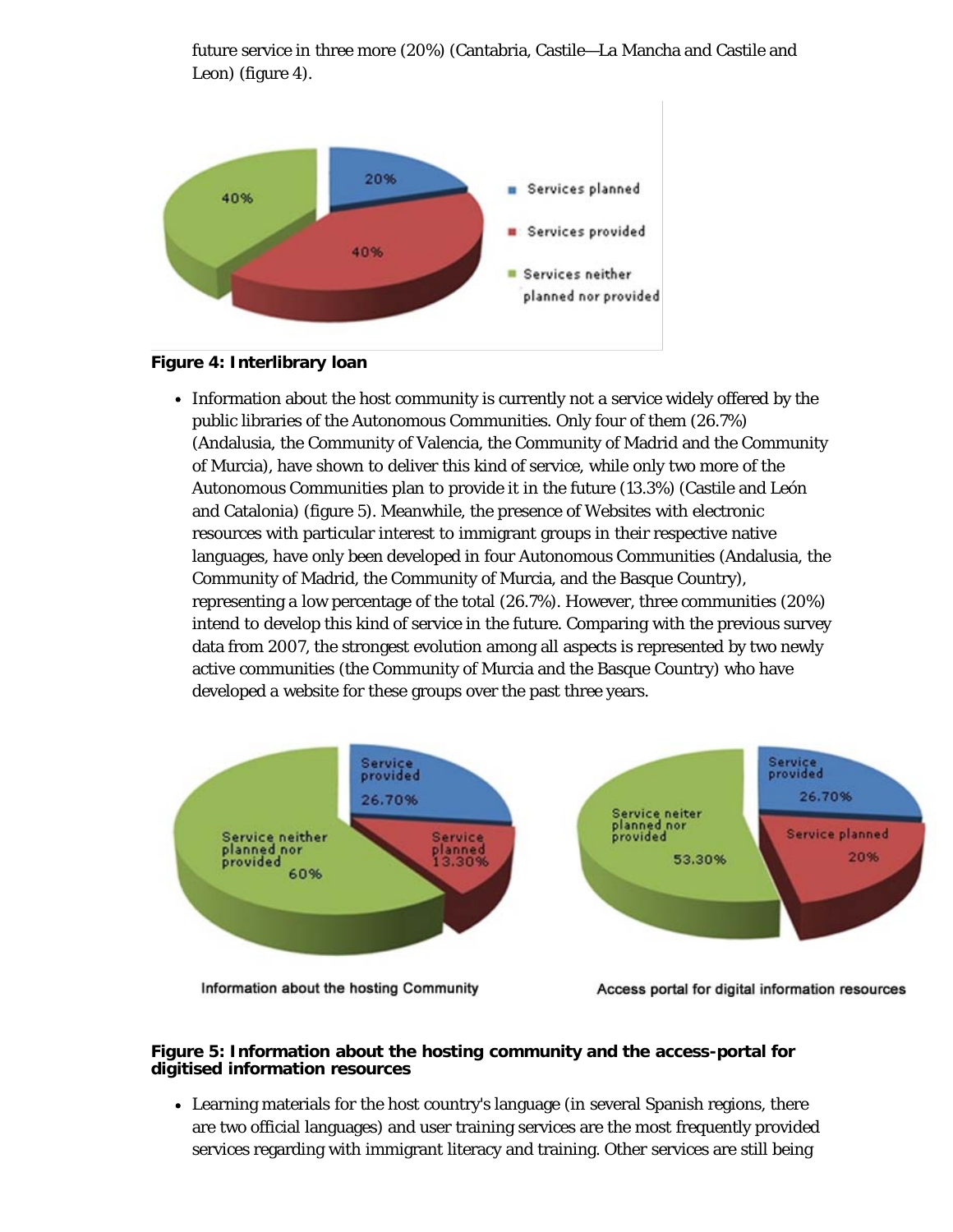offered in a minor form, although the ratios in all cases exceed those achieved in 2007. For example, the language courses are being taught in public libraries in four communities (three more than in 2007) and training courses for social and professional integration of immigrants into our society, not offered at all in 2007, are currently available in four of them (Figure 6).



#### **Figure 6: Multicultural training and literacy**

Likewise, in relation to the activities intended to bridge the digital divide that immigrant groups face, such as Internet access and information literacy, training courses have increased significantly compared with 2007. Currently, there are eight communities (53.3%), four more than in 2007, offering free Internet access to immigrants in their library facilities, while six of these (40%) provided information literacy courses to these groups, three more than in the previous study. (Figure 7).



Access & training for Internet use

Information literacy courses

**Figure 7: Activities intended to bridge the digital divide faced by immigrant groups**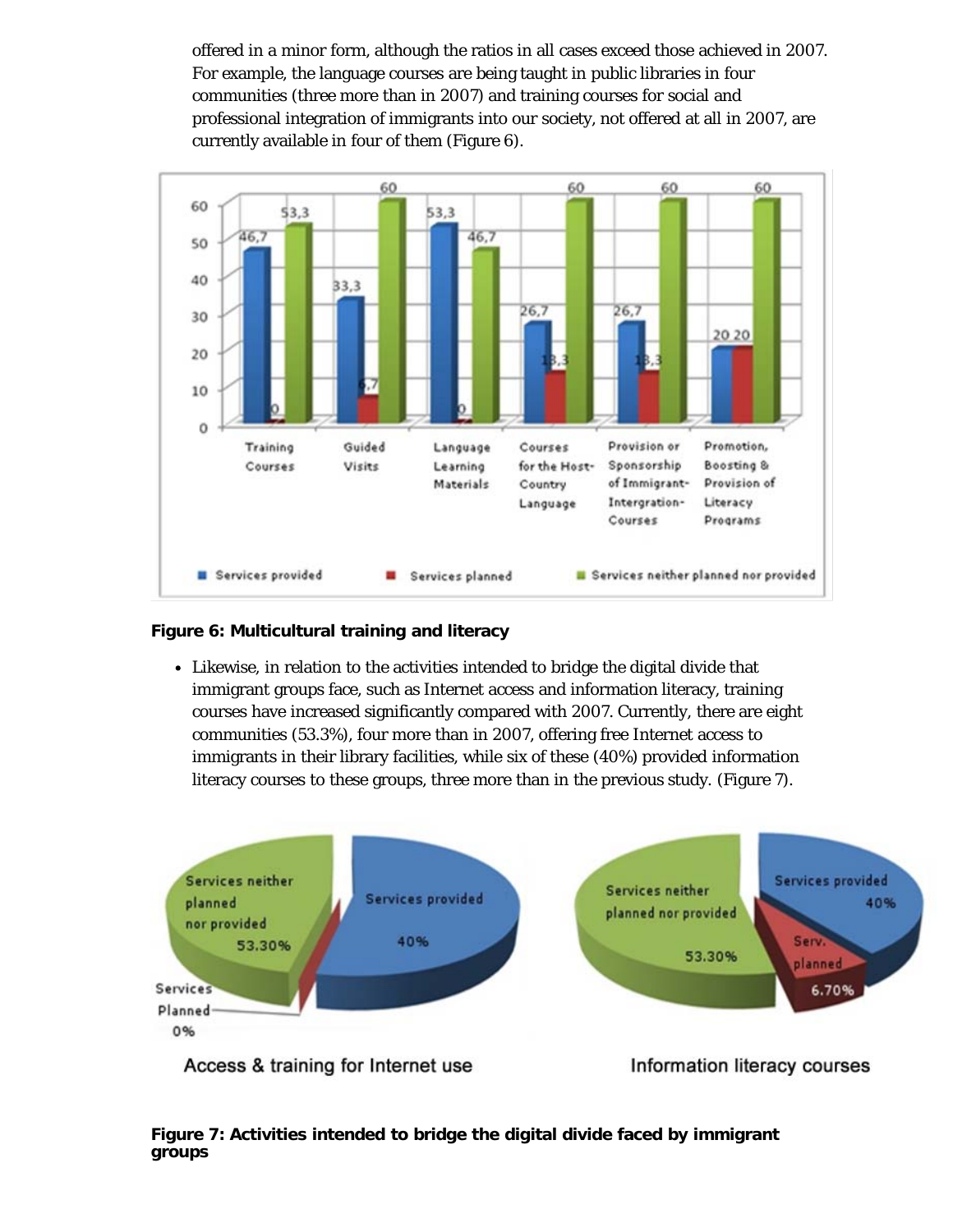Except some activities, mainly story-telling or reading encouragement, other activities for the promotion of intercultural understanding are not being programmed in a major way, as they are being realised in public libraries in only 33.3% of all autonomous communities (Figure 8).





## **Conclusions**

Although Spain has become a slightly bigger multicultural society during the analysed period, characterised by the population's steady increase in the percentage of foreign citizens, the planning of multicultural library services remains to date without being addressed on a widespread basis. Less than the half of the libraries (the 40%) have yet to carry out any kind of initiative for the development of any multicultural services (this is the case of Asturias, Cantabria, Extremadura, Galicia, La Rioja and Navarre). Additionally, there is still a large number of communities (46.7%) that have not provided any funding for the development of multicultural services (this is the case of Asturias, Cantabria, the Community of Valencia, Extremadura, Galicia, La Rioja and Navarre). It should be emphasized, in the same way, that only Catalonia, the Community of Madrid and the Community of Murcia have incorporated to their libraries workers of foreign origin, which represents 20% of the communities analysed in this study.

On the positive side, the multicultural library services with a strongest increase in between 2007 and 2010 are the campaigns to promote public libraries and their services among immigrant groups; the development of actions to bridge the digital divide; and the programming of activities such as story-telling and the promotion of activities that encourage reading among individuals of these groups. Finally, we conclude that the status of development of these services shows the same mixed trend in the two study periods: 2007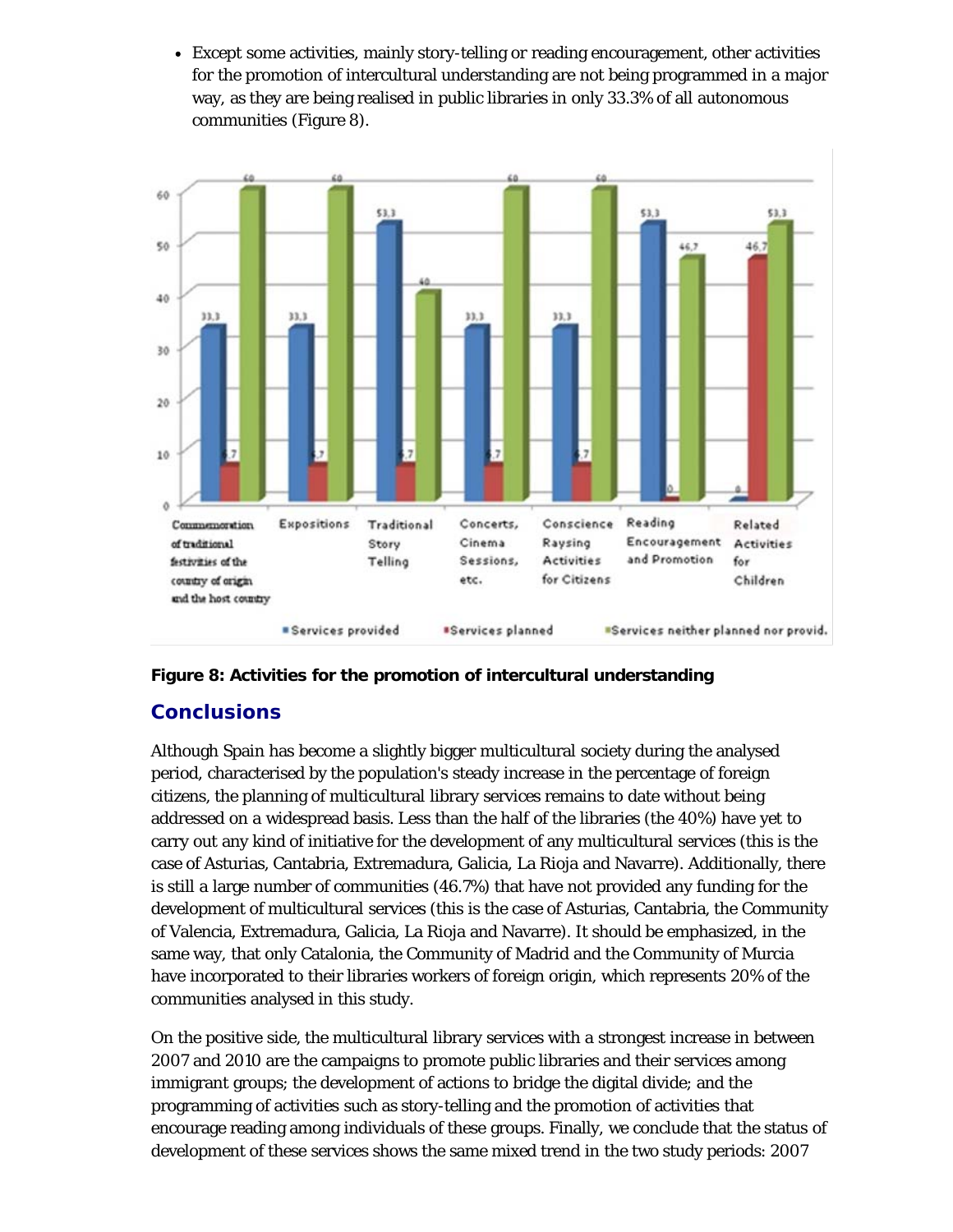and 2010.

## <span id="page-9-0"></span>**About the authors**

**Fatima Garcia Lopez** has a degree in Hispanic Studies from the Autonomous University of Madrid and a PhD in Information Science from the University Carlos III of Madrid. She is currently Lecturer in the Department of Library and Information Science at the University Carlos III of Madrid and Academic Secretary of the Research Institute 'Agustín Millares' at the same university. She belongs to the Research Group 'Acropolis'.She can be contacted at [fatimag@bib.uc3m.es](mailto:fatimag@bib.uc3m.es)

**Mercedes Caridad Sebastian** has is a degree in Journalism in 1978 from the Complutense University of Madrid and a PhD in Information Science from the same university in 1982. She is currently Professor of the Department of Library and Information Science at the University Carlos III and Director of the Research Institute 'Agustín Millares' at the same university. She is the Head of the Research Group 'Acropolis' She can be contacted at [mercedes@bib.uc3m.es](mailto:mercedes@bib.uc3m.es)

**Ana María García Morales** is Master and PhD in Literature from the Carlos III University of Madrid and a degree in Literature from the University of Havana (Cuba). She is currently Lecturer in the Department of Library and Information Science at the Carlos III University of Madrid and Assistant Dean of the Humanities, Communication and Information Science School. She belongs to the Research Group 'Acropolis' and can be contacted at [amorales@bib.uc3m.es](mailto:amorales@bib.uc3m.es)

Braun, B. (2003). [Library service for and in cooperation with persons of foreign](http://www.webcitation.org/6CXCAFHdW) [origin](http://www.webcitation.org/6CXCAFHdW). In *6th IFLA General Conference and Council*, August 1st-9th. Berlin. Retrieved: 2 May, 2010 from

http://www.ifla.org/IV/ifla69/papers/200e\_Birgit\_Braun.pdf (Archived by WebCite® at http://www.webcitation.org/6CXCAFHdW).

- Ezquerro, E. (2004). Bibliotecas por la convivencia. [Libraries for co-existence.] In *Seminario de Animación a la Lectura*, (pp. 169-175). Madrid: Dirección General del Libro, Archivos y Bibliotecas.
- Caridad Sebastián, M., García López, F. & Morales García, A.M. (2010). Biblioteca y sociedad multicultural: la actuación de la biblioteca pública española en torno a la diversidad cultural. [The library and the multicultural society: the performance of the Spanish public library in relation to cultural diversity] *Inclusao social*, **3**(2), 38-53.
- García López, F. & Monje Jiménez, T. (2002). Biblioteca pública y servicios para la población inmigrante en las recomendaciones bibliotecarias internacionales. [Public library services for the immigrant population in the international library recommendations.] In *La Biblioteca Pública, Portal de la Sociedad de la Información. Actas del I Congreso Nacional de Bibliotecas Públicas*, (pp. 215- 223). Madrid: Ministerio de Educación, Cultura y Deporte, Subdirección General de Coordinación Bibliotecaria.
- García López, F. & Monje Jiménez, T. (2004). Las bibliotecas públicas, lugar de integración: servicios en comunidades multiculturales. [Public libraries, instead of integration: services in multicultural communities.] In M. Caridad Sebastián & T. Nogales Flores, (Eds.). *La información en la posmodernidad: la Sociedad del*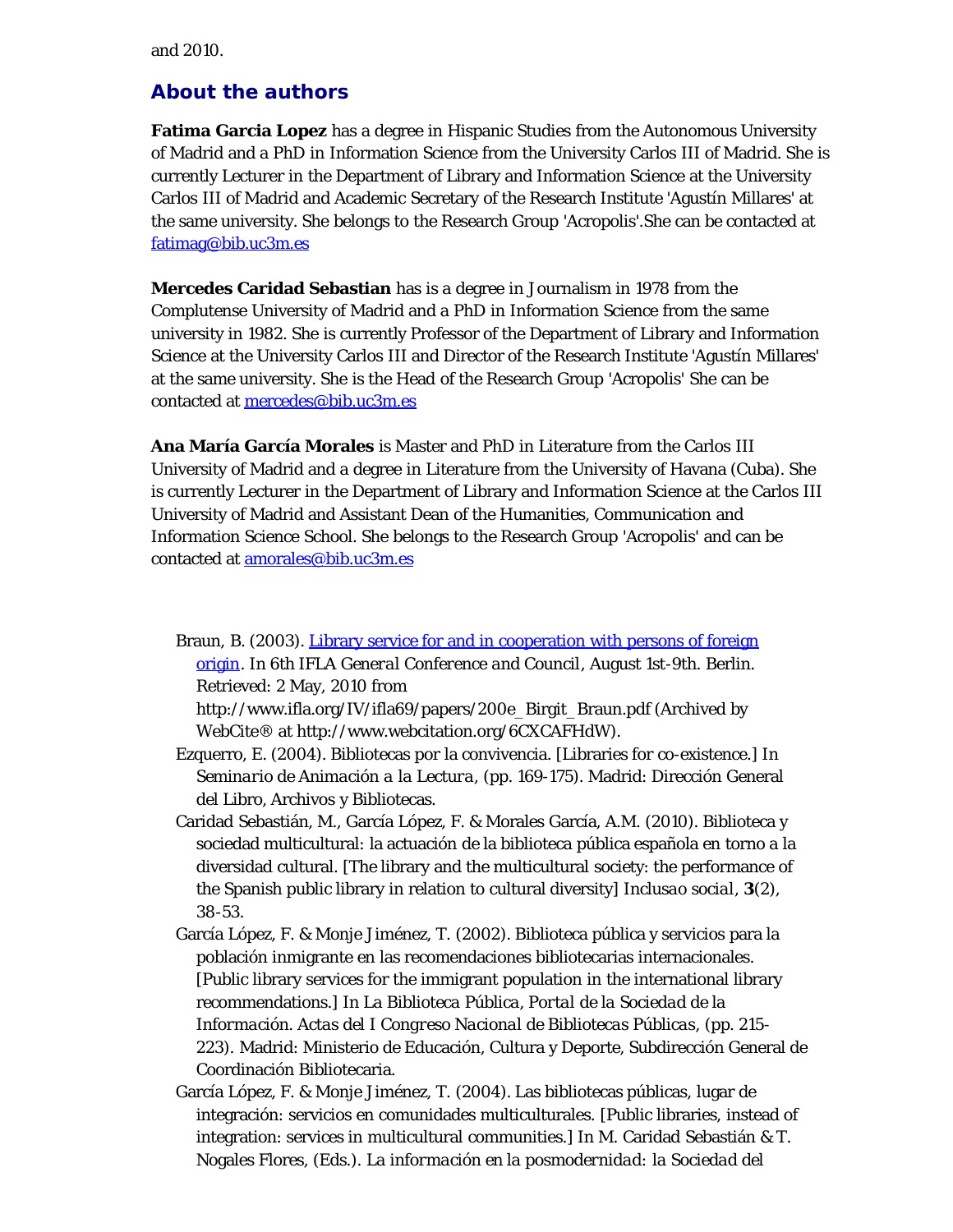*Conocimiento en España e iberoamérica*. (pp. 285-296). Madrid: Centro de Estudios Ramón Areces.

García López, F. (2007). [Evaluación de servicios bibliotecarios para la población](http://www.webcitation.org/6CXCEmMum) [inmigrante en las bibliotecas públicas españolas](http://www.webcitation.org/6CXCEmMum). [Evaluation of library services for] *Forinf@ Revista Iberoamericana sobre Usuarios de Información*, **35** Retrieved 21 May, 2010 from

http://lemi.uc3m.es/est/forinf@/index.php/Forinfa/article/viewFile/132/147 (Archived by WebCite® at http://www.webcitation.org/6CXCEmMum)

- García López, F. (2009). *Los servicios bibliotecarios multiculturales en las bibliotecas públicas españolas: evaluación y propuestas*. [Multicultural library services in Spanish public libraries: evaluation and proposals.] Gijón, Spain: Trea.
- García Moreno, M.A. (2003). *[Public libraries and immigrant populations in Spain](http://www.webcitation.org/6CXCS1fC7)*. Paper presented at the IFLA, Library Services to Multicultural Populations Section Satellite Meeting, 11-13 August 2003, Utrecht, The Netherlands. Retrieved 8 May, 2010 from http://archive.ifla.org/VII/s32/conf/Moreno2003.pdf (Archived by WebCite® at http://www.webcitation.org/6CXCS1fC7)
- García Moreno, M.A., Romera-Iruela, M.J., Fernaández-Fernández, C., Fernández-Bajón, M.T., Garrido-Arilla, R. Gracia-Armendáriz, J., *et al.* (2004). Bibliotecas públicas y multiculturalidad. Proyecto MIRADOR. [Public libraries and multiculturalism. Project MIRADOR.] In *La Biblioteca Pública: compromiso de futuro. Actas del II Congreso Nacional de Bibliotecas Públicas,* (pp. 272-281). Madrid: Ministerio de Cultura.
- García-Romeral Pérez, C. (2004). La biblioteca pública y la gestión de la colección: multilingüismo y multiculturalidad. [The public library and collection management: multilingualism and multiculturalism.] In *IV Jornadas Bibliotecarias de la Comunidad de Madrid*, (pp. 263-273). Madrid: Servicio Regional de Bibliotecas y del Libro.
- González Queseda, A. (2003). Diversidad cultural y globalización: retos para la escuela y la biblioteca. [Cultural diversity and globalisation: challenges for schools and libraries.] In *Bibliotecas para todos: la lectura y los servicios especializados*: *11.ªs de Bibliotecas Infantiles, Juveniles y Escolares*, (pp. 71-90). Salamanca, Spain: Fundación GSR.
- González Queseda, A. (2004). Biblioteca, diversitat cultural i mundialització. [The library, cultural diversity and globalisation.] *ITEM. Revista de Biblioteconomia i Documentació* **37**, 15-27.
- International Federation of Library Associations and Institutions. (1998). *[Comunidades multiculturales. Directrices para el servicio bibliotecario](http://www.webcitation.org/6CXCb0B17)*. [Multicultural communities. Guidelines for library services] 2nd. ed. rev. The Hague: IFLA. Retrieved: 4 May, 2010 from http://www.ifla.org/files/assets/library-services-to-multiculturalpopulations/publications/multicultural-communities-es.pdf (Archived by WebCite® at http://www.webcitation.org/6CXCb0B17)
- International Federation of Library Associations and Institutions. (2005). *[Library](http://www.webcitation.org/6CXCiWJa5) [Services to Multicultural Populations Section](http://www.webcitation.org/6CXCiWJa5)*. The Hague: IFLA. Retrieved: 4 May, 2010 from http://www.ifla.org/VII/s32/ (Archived by WebCite® at http://www.webcitation.org/6CXCiWJa5)
- Larsen, J.I., Jacobs, L.D. & Vilmmeren, T. (2004). *Multiculturalidad en la biblioteca: cómo pueden servir las bibliotecas públicas a las poblaciones multiculturales*. [Multiculturalism in the library: how can public libraries serve multicultural populations] Barcelona, Spain: Fundación Bertelsman.